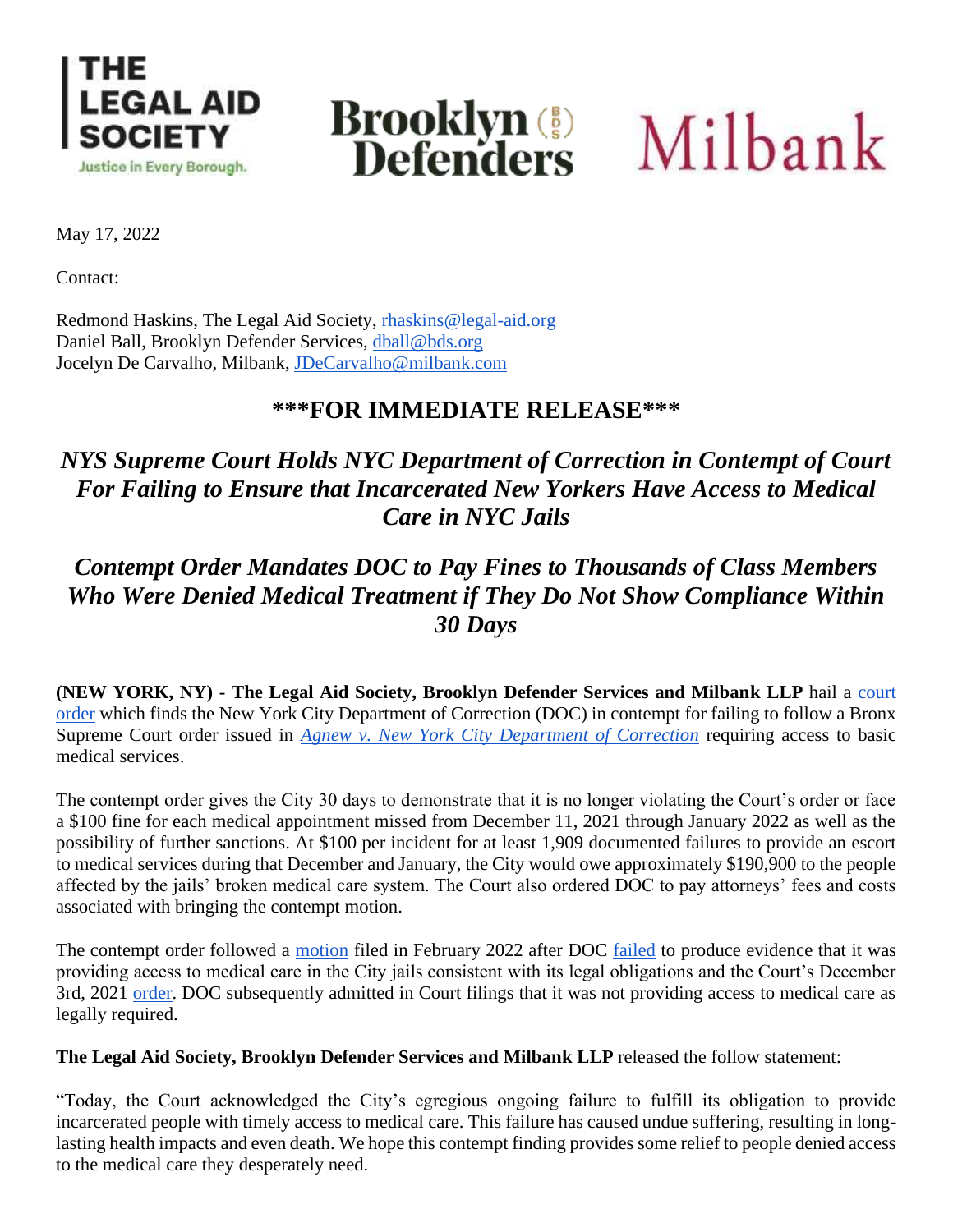But our clients deserve much more. Today's order holds the City accountable for its remarkable failures to ensure the health and safety of the people in its custody. DOC has proven time and time again that it lacks the capacity and the willingness to respect basic human rights. The only solution is decarceration. To that end, we urge all elected officials and judges to do everything in their power to immediately remove people from the inhumane and dangerous conditions of the City jails."

#### **Background on Agnew v. NYC Department of Correction**

On December 3, 2021, The Supreme Court of the State of New York County of The Bronx found that DOC has failed to provide access to medical care for incarcerated New Yorkers in the City jails. The order mandates that DOC immediately remedy these unlawful failures and provide people in its custody with access to medical services.

Recognizing that DOC's failures are far reaching, the Court certified a class that includes all people in NYC Department of Correction (DOC) jails who have been or will be denied access to medical care because of DOC's failures and designated Legal Aid, Brooklyn Defender Services, and Milbank as class counsel. According to the ruling, DOC must comply with its legal duties to provide medical services to all persons in NYC jails, by:

- Providing all class members with access to sick call on weekdays and make sick call available a minimum of five days per week within 24 hours of a request;
- Providing sufficient security to allow class members movement to and from health services in the jails; and
- Not prohibiting or delaying class members' access to care, appropriate treatment, or medical or dental services.

The Court ordered DOC to demonstrate compliance with its order - and these duties - within one week of the date of the order.

Following an admission by a DOC official that the Department is not complying with the December court order to provide basic access to medical care for incarcerated New Yorkers, Legal Aid, Brooklyn Defender Services and Milbank LLP filed a motion for contempt.

The [admission](https://legalaidnyc.org/wp-content/uploads/2022/01/Affidavit-of-Chief-Pressley-Agnew-et-al-v-DOC-813431.2021E.pdf) came in an affidavit signed by DOC's Bureau Chief of Facility Operations, which reads in part: *"In my opinion, I believe this rate of production does not constitute substantial compliance with the pertinent directives to provide timely access to the clinics."*

The affidavit, combined with data demonstrating the barriers to accessing care and countless reports from people in DOC custody who are unable to access critical medical services, provides the basis of the Petitioners' request that the court hold the Department in contempt.

Since the contempt motion was filed, missed medical appointments actually increased in February and March 2022. For [February 2022,](https://www1.nyc.gov/assets/doc/downloads/pdf/Medical%20Non-Production%20Report%20City%20Council%20-%20February%202022.pdf) DOC failed to facilitate 8,402 medical appointments and for [March 2022,](https://www1.nyc.gov/assets/doc/downloads/pdf/Medical_Non_Production_March_2022.pdf) DOC failed to facilitate 12,745 appointments.

#### **Background on City jails Crisis**

The conditions in the jails have been described as ["deplorable and nothing short of a humanitarian crisis.](https://www.nbcnewyork.com/news/local/rikers-monitor-warns-of-pervasive-disorder-and-chaos-and-calls-for-outside-help/3290200/)" By failing to provide access to medical care to individuals in its custody, DOC has violated well-established laws, and this failure has directly contributed to immeasurable suffering and the 20 deaths of persons in custody since the start of 2021.

People under suicide watch who should have been under constant supervision were left alone by DOC staff who abandoned their posts. At least five people being held at Rikers are believed to have died by suicide since